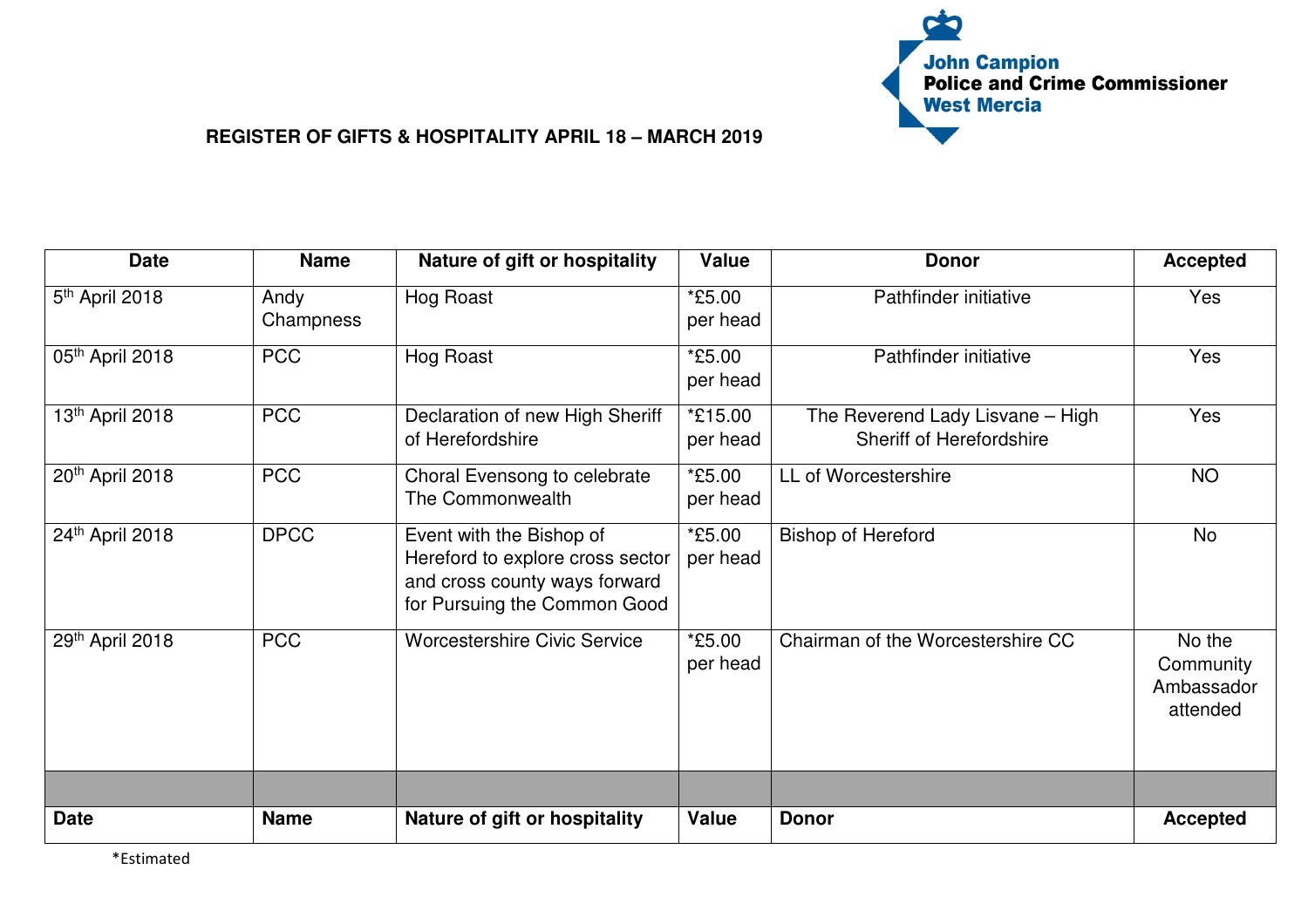

| 2 <sup>nd</sup> May 2018   | <b>PCC</b>  | Lunch                                                                                  | £30.00             | <b>Lord Mancroft</b>                                                                            | Yes             |
|----------------------------|-------------|----------------------------------------------------------------------------------------|--------------------|-------------------------------------------------------------------------------------------------|-----------------|
|                            |             |                                                                                        |                    |                                                                                                 |                 |
| 11 <sup>th</sup> May 2018  | <b>PCC</b>  | <b>Mayor Making Annual Meeting</b>                                                     | *£5.00<br>per head | <b>Bewdley Town Council</b>                                                                     | <b>Yes</b>      |
| 25th May 2018              | <b>PCC</b>  | <b>Annual Meeting of Council</b><br>Lunch                                              | £10.00<br>per head | Chairman of Herefordshire Council                                                               | <b>No</b>       |
|                            |             |                                                                                        |                    |                                                                                                 |                 |
| 11 <sup>th</sup> June 2018 | <b>PCC</b>  | Reception drinks at the Theatre<br>Severn, Shrewsbury                                  | *£5.00             | Shropshire Fire and Rescue Service                                                              | Yes             |
| 18 <sup>th</sup> June 2018 | <b>PCC</b>  | Dinner at Eckington Manor,<br>Eckington                                                | *£35.00            | The Master of the Society of Merchant<br>Venturers & the St Monica Endowment<br><b>Trustees</b> | <b>No</b>       |
| 26th & 27th June 2018      | <b>PCC</b>  | 2 Complimentary passes to<br>attend Police Strategy Forum<br>Heythrop Park Oxfordshire | £995.00            | <b>AH Media</b>                                                                                 | <b>No</b>       |
| $27th$ June 2018           | <b>DPCC</b> | Invitation to a High Sheriff of<br>Worcestershire event                                | *£5.00             | <b>High Sheriff of Worcestershire</b>                                                           | <b>No</b>       |
| <b>Date</b>                | <b>Name</b> | Nature of gift or hospitality                                                          | <b>Value</b>       | <b>Donor</b>                                                                                    | <b>Accepted</b> |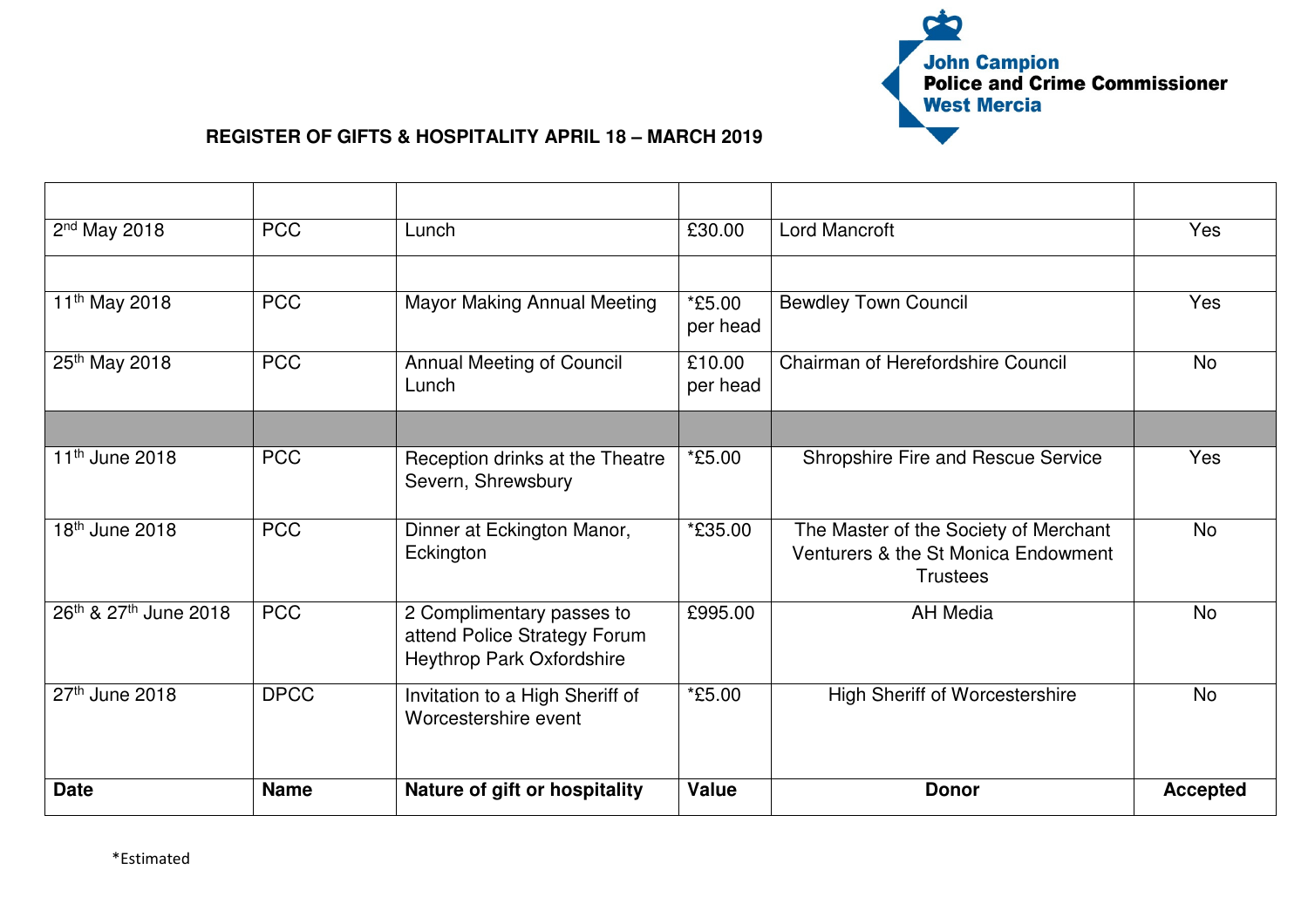

| 1st July 2018                  | <b>PCC</b>  | Party in the Park with<br>refreshments                                                                  | *£5.00<br>per head  | Mr Tee Kidderminster                               | <b>No</b> |
|--------------------------------|-------------|---------------------------------------------------------------------------------------------------------|---------------------|----------------------------------------------------|-----------|
| $5h$ July 2018                 | <b>PCC</b>  | <b>Garden Party</b>                                                                                     | *£10.00<br>per head | <b>High Sheriff of Herefordshire</b>               | Yes       |
| 12 <sup>th</sup> July 2018     | <b>PCC</b>  | Buffet at the Young Citizenship<br><b>Celebration Evening</b>                                           | *£10.00<br>per head | North Worc Community Safety<br>Partnership         | <b>No</b> |
| 12 <sup>th</sup> July 2018     | <b>DPCC</b> | Buffet at the Young Citizenship<br><b>Celebration Evening</b>                                           | *£10.00<br>per head | North Worc Community Safety<br>Partnership         | Yes       |
| 13 <sup>th</sup> July 2018     | <b>PCC</b>  | Invitation to celebrate 5 <sup>th</sup><br><b>Anniversary of Safe Places</b><br>Shropshire - tea & cake | $*5.00$<br>per head | Safe Places Shropshire                             | <b>No</b> |
| 15 <sup>th</sup> July 2018     | <b>PCC</b>  | Royal International Air Tattoo<br>2018                                                                  | *£30.00<br>per head | <b>Boeing</b>                                      | <b>No</b> |
| 17th July 2018                 | <b>PCC</b>  | <b>APCC Media Reception</b>                                                                             | *£15.00<br>per head | <b>APCC</b>                                        | <b>No</b> |
| 1 <sup>st</sup> August 2018    | <b>PCC</b>  | Pre-concert drinks & canapes                                                                            | *£10 per<br>head    | <b>Chairman of Herefordshire County</b><br>Council | <b>No</b> |
| 6 <sup>th</sup> September 2018 | <b>DPCC</b> | Celebration of 100 years of the<br><b>RAF Shawbury</b>                                                  | *£25.00             | <b>RAF Shawbury</b>                                | Yes       |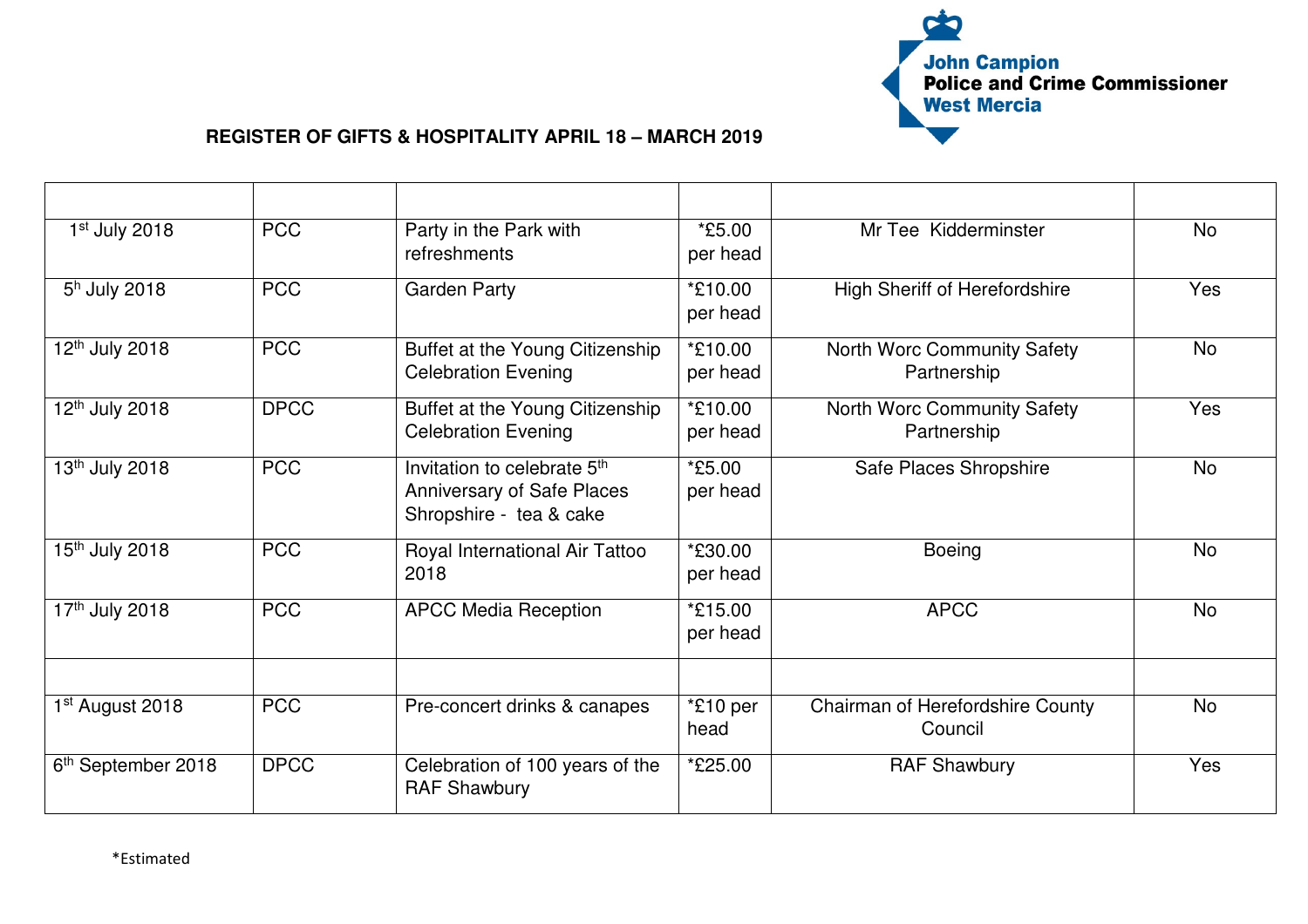

| <b>Date</b>                   | <b>Name</b> | Nature of gift or hospitality                                                  | <b>Value</b>        | <b>Donor</b>                                                | <b>Accepted</b> |
|-------------------------------|-------------|--------------------------------------------------------------------------------|---------------------|-------------------------------------------------------------|-----------------|
| 27th September 2018           | <b>PCC</b>  | Light buffet Kidderminster Town<br><b>Council Community Awards</b><br>2018     | *£10.00<br>per head | <b>Kidderminster Town Council</b>                           | <b>No</b>       |
| 28th September 2018           | <b>PCC</b>  | Luncheon and Congregation for<br>the presentation of degrees and<br>awards     | *£10.00<br>per head | <b>University Centre Shrewsbury</b>                         | <b>No</b>       |
|                               |             |                                                                                |                     |                                                             |                 |
| 7th October 2018              | <b>PCC</b>  | Afternoon tea after the<br><b>Shrievalty Service</b>                           | *£15.00<br>per head | <b>High Sheriff of Herefordshire</b>                        | Yes             |
| 7 <sup>th</sup> October 2018  | <b>DPCC</b> | Afternoon tea after the<br><b>Shrievalty Service</b>                           | *£15.00<br>per head | <b>High Sheriff of Herefordshire</b>                        | <b>No</b>       |
| 14th October 2018             | <b>PCC</b>  | Refreshments after the<br><b>Shrievaly Service</b>                             | *£15.00<br>per head | <b>High Sheriff of Worcestershire</b>                       | Yes             |
| 14th October 2018             | <b>DPCC</b> | Refreshments after the<br><b>Shrievaly Service</b>                             | *£15.00<br>per head | <b>High Sheriff of Worcestershire</b>                       | <b>No</b>       |
|                               |             |                                                                                |                     |                                                             |                 |
| 6 <sup>th</sup> November 2018 | <b>PCC</b>  | Light refreshments at the<br>launch of The Shropshire<br><b>Community Fund</b> | *£10.00             | The High Sheriff of Shropshire<br><b>Mr Rhoderick Swire</b> | <b>No</b>       |
| 6 <sup>th</sup> November 2018 | <b>PCC</b>  | <b>Drinks</b>                                                                  | *£5.00              | Mr Andrew Pollard, Place Partnership                        | <b>No</b>       |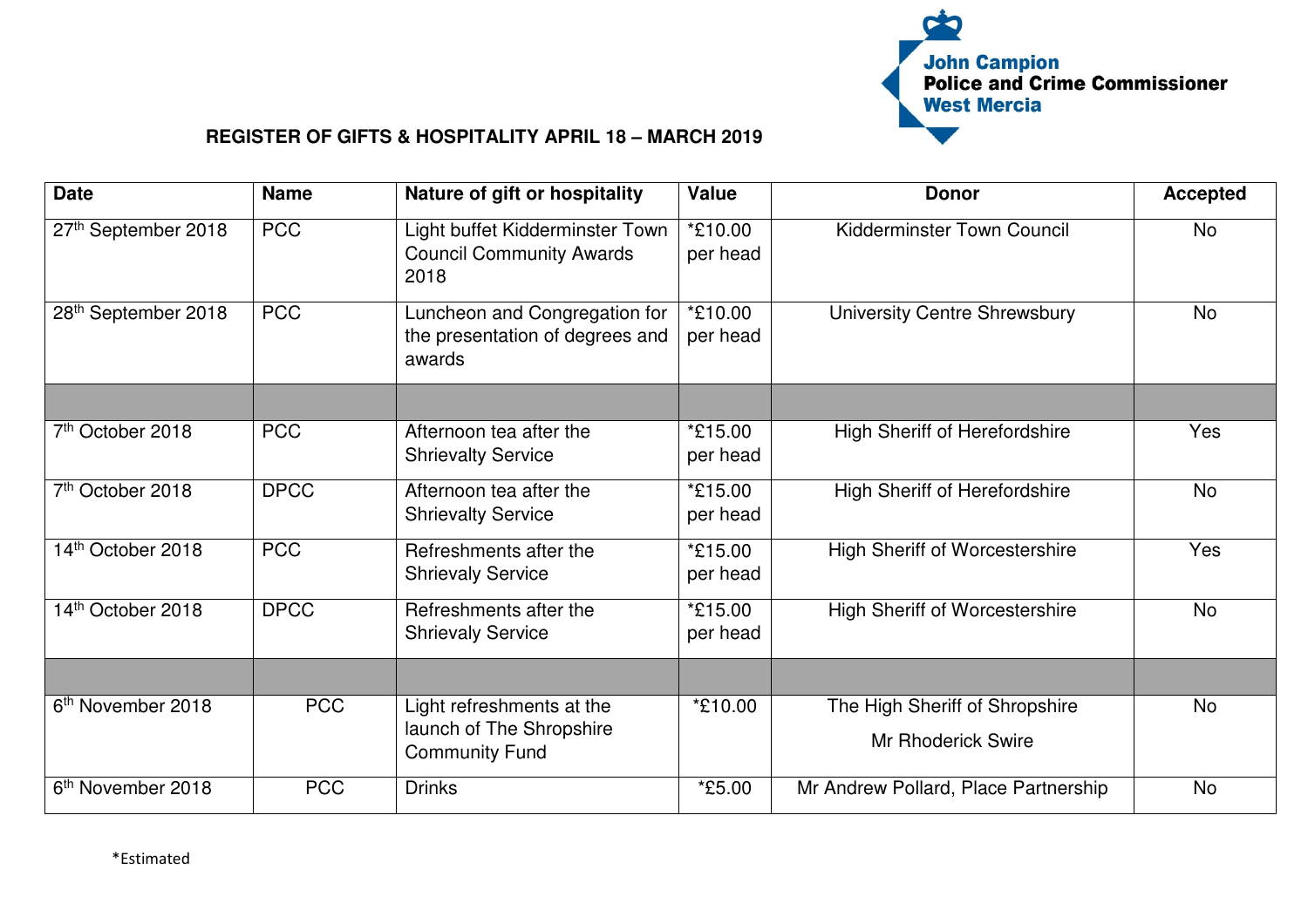

| <b>Date</b>                    | <b>Name</b> | Nature of gift or hospitality                                                                   | <b>Value</b>         | <b>Donor</b>                   | <b>Accepted</b> |
|--------------------------------|-------------|-------------------------------------------------------------------------------------------------|----------------------|--------------------------------|-----------------|
| 11 <sup>th</sup> November 2018 | <b>PCC</b>  | Refreshments after<br>Remembrance Parade                                                        | *£10.00              | Mayor of Bewdley               | Yes             |
| 11 <sup>th</sup> November 2018 | <b>PCC</b>  | <b>Drinks</b>                                                                                   | <i><b>*£5.00</b></i> | Mayor of Worcester             | <b>No</b>       |
| 16 <sup>th</sup> November 2018 | <b>PCC</b>  | Light refreshments at the<br><b>HWFRS Medal &amp; Award</b><br>ceremony                         | *£10.00              | <b>HWFR</b>                    | Yes             |
|                                |             |                                                                                                 |                      |                                |                 |
| 1 <sup>st</sup> December 2018  | <b>PCC</b>  | <b>VIP Reception for British Police</b><br><b>Symphony Orchestra Proms</b><br>Night Spectacular | *£25.00              | College of Policing CEO        | <b>No</b>       |
| 1 <sup>st</sup> December 2018  | <b>DPCC</b> | <b>VIP Reception for British Police</b><br><b>Symphony Orchestra Proms</b><br>Night Spectacular | *£25.00              | College of Policing CEO        | <b>No</b>       |
| 7 <sup>th</sup> December 2018  | <b>PCC</b>  | <b>Christmas Reception</b>                                                                      | *Under<br>£25.00     | <b>Andrew Grant LLP</b>        | <b>No</b>       |
|                                |             |                                                                                                 |                      |                                |                 |
| 25th January 2019              | <b>DPCC</b> | <b>Civic Heads Dinner Party</b>                                                                 | *£30.00              | Chairman of Shropshire Council | Yes             |
|                                |             |                                                                                                 |                      |                                |                 |